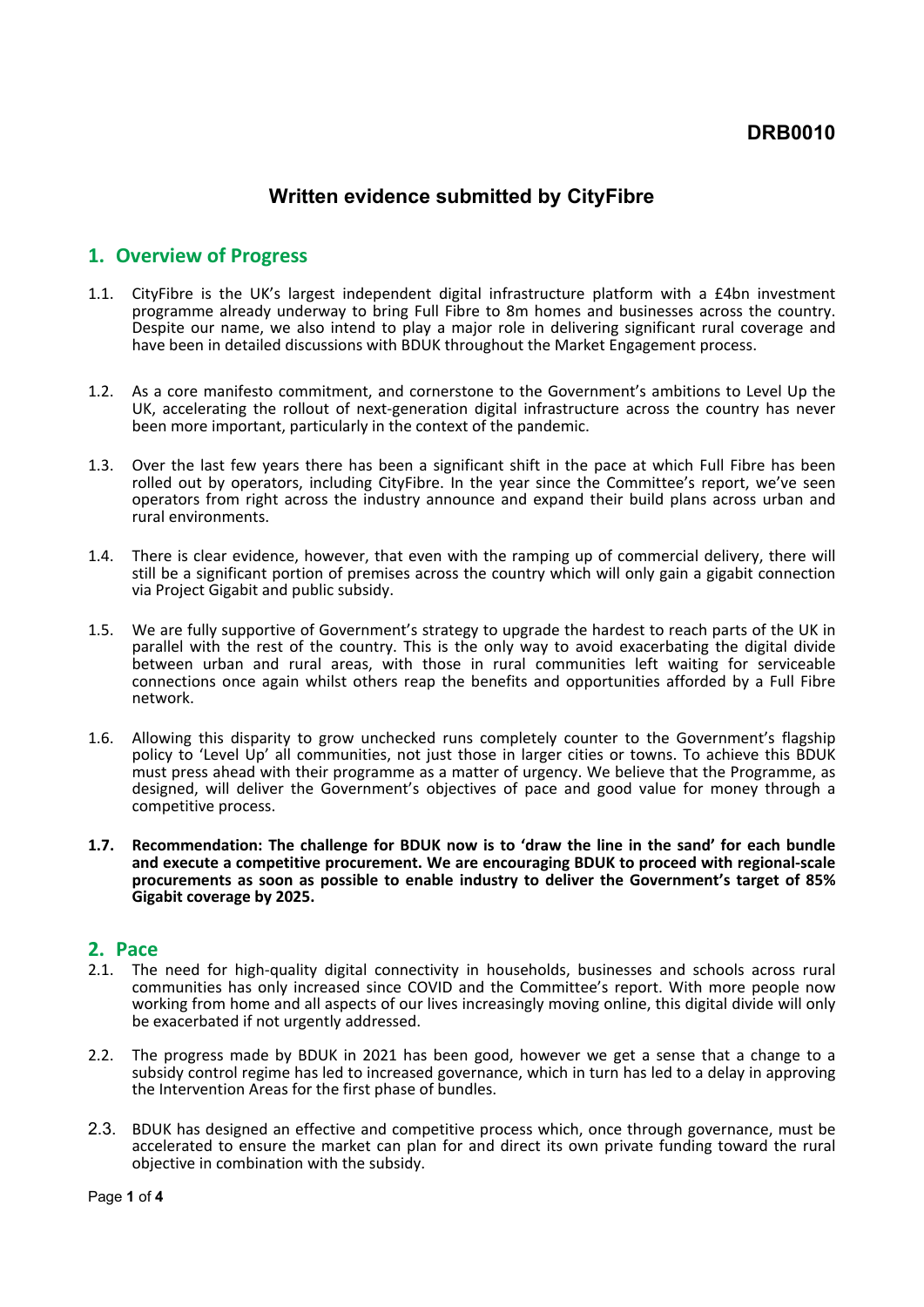### **3. Value**

- 3.1. Recent decreases in the subsidy value, due to a reduction in the number of subsidised premises (Intervention Area) through the Open Market Review (OMR), Public Review (PR) and Pre-Procurement Market Engagement (PPME) has also led to some uncertainty around the viability of the program for suppliers like CityFibre.
- 3.2. The relationship between premise count and subsidy is not linear. Although the subsidised premises have reduced in number, they remain spread throughout the region, including the urban areas, so still need the same extensive network build. This means the overall cost is not materially changed, but the lower volume of subsidised premises drives up the Cost Per Premise and consequently the required subsidy per premise.
- 3.3. For example, in the early procurement phase areas, where subsidised premise counts have reduced, the composition and geography of the proposed intervention means that similar levels of subsidy that were originally specified in the Summer Update would still be required.

## **4. Voucher Scheme Overlap**

- 4.1. In the recent Autumn Update, BDUK note that "vouchers potentially avoid the need for a procurement altogether". We believe this view is short-sighted and could result in both delay, poor value for money and ultimately detrimental consumer outcomes.
- 4.2. By delaying procurement to allow small pockets of commercial build, that is in fact subsidised through vouchers, and "giving room for active voucher projects to deliver fully"1 BDUK risk increasing the overall subsidy value required for the region. This also can cause confusion between commercially viable investment areas and those only viable through subsidy.
- 4.3. The Gigabit Voucher Scheme was created to target very specific areas for intervention at a postcode level. Allowing for vouchers to be used to pick off very small pockets of disparate premises will not facilitate a saving to complete the wider region due to the reasons noted above on build efficiencies.
- 4.4. There is a real risk that interim Government interventions in the form of vouchers will undermine the build efficiencies of the larger procurement area to such a degree that the cumulative Government subsidy for the region is higher than necessary, notwithstanding the time lost to delay.
- 4.5. Beyond cost, this approach could lead to further risks for the consumer. Whilst some premises may be connected sooner, the very targeted nature of the Gigabit Voucher Scheme allows for operators to cherry pick only some of the premises in a village or hamlet. By using vouchers to subsidise this build to small number, a larger number of households could then be put at risk of serious delay as the cost per premise to reach such scattered locations will be so much higher. This risks a postcode lottery as those using the voucher scheme as currently devised cannot be compelled to complete a whole village and remain able to pick and choose.
- 4.6. Moreover, consumer choice may be unnecessarily affected. Relying on smaller operators using vouchers risks leaving consumers with a more limited retail choice as under the Gigabit Voucher Scheme, unlike the BDUK procurement process, there is no requirement to wholesale infrastructure. Under a wholesale arrangement multiple ISPs are able to run over the top of the same infrastructure enabling effective retail competition where this may be commercially impossible at an infrastructure level.
- 4.7. By not requiring wholesale arrangements for voucher usage, yet relying on the scheme to continue to deliver connectivity to uncommercial areas, the net result may be isolated communities where they are in effect "locked-in" to one particular ISP with no effective retail competition, running contrary to the Government's objectives for competition at all levels of the market.

<sup>1</sup> [Project](https://assets.publishing.service.gov.uk/government/uploads/system/uploads/attachment_data/file/1028643/Project_Gigabit__Autumn_Update-complete.pdf) [Gigabit,](https://assets.publishing.service.gov.uk/government/uploads/system/uploads/attachment_data/file/1028643/Project_Gigabit__Autumn_Update-complete.pdf) [Autumn](https://assets.publishing.service.gov.uk/government/uploads/system/uploads/attachment_data/file/1028643/Project_Gigabit__Autumn_Update-complete.pdf) [Update,](https://assets.publishing.service.gov.uk/government/uploads/system/uploads/attachment_data/file/1028643/Project_Gigabit__Autumn_Update-complete.pdf) October 2021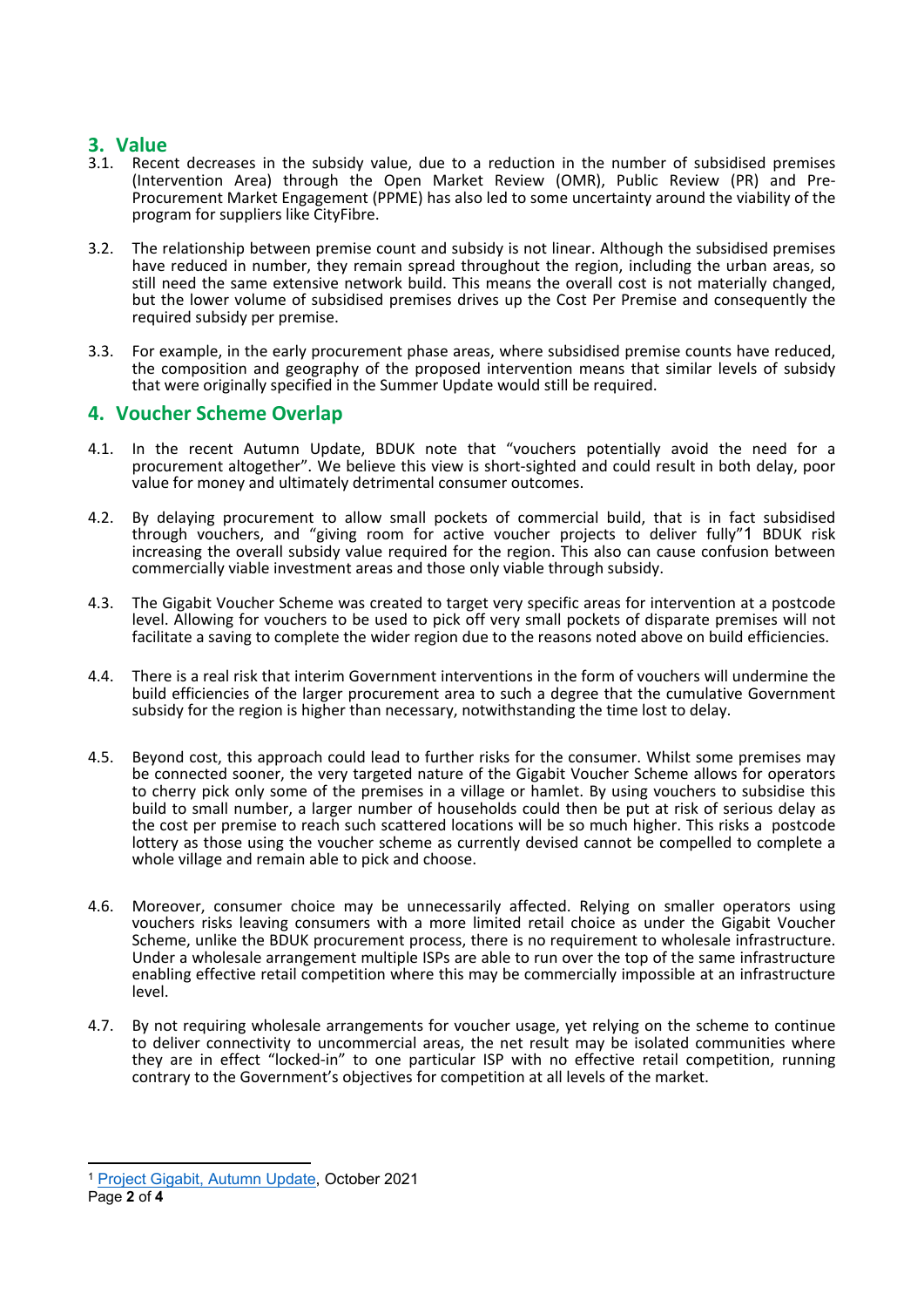## **5. Coverage**

- 5.1. The number of premises needing to be removed from the Intervention Area due to newly reported commercial build plans has been over-estimated by BDUK. Early PPME results indicate that a range of Altnet providers are proposing to exponentially scale up their build plans to achieve a level which far exceeds their current rates, capacity and committed investment. The adverse effect of this is that regional-scale suppliers will need to cover a higher proportion of scattered premises across a territory and may need to continually re-evaluate plans and fill in gaps if other commercial build projections are ultimately not fulfilled.
- 5.2. It will be far more costly to return to infill areas having lost the synergy of plan and build continuity. The communities promised connectivity under Altnet plans will have to wait even longer to receive upgrades and, in the worst cases, these costs may be so prohibitively high that they risk leaving areas without Gigabit coverage.
- **5.3. Recommendation: BDUK must accelerate their market review processes and 'draw a line in the sand' as they did under the Superfast scheme. Commercial build plans submitted must be** considered out of scope if they fall beyond 24 months to enable a faster and more efficient process **for defining, approving, procuring, and awarding each bundle. Only by taking such a pragmatic approach will the Government ensure rural communities are not left behind whilst their more urban neighbours enjoy the benefits of next-generation broadband.**

## **6. Other Barriers and progress**

#### **Wayleaves**

- 6.1. Through its commercial rollout, CityFibre is building at pace to meet the Government's Full Fibre targets. Whilst excellent progress is being made, a major barrier to meeting the 2025 target is the difficulty telecoms operators face obtaining the access to land consents needed to connect properties – otherwise known as wayleaves. The problem is particularly acute with tenanted properties, especially social housing, where protracted negotiations can often drag on for months without an effective backstop.
- 6.2. Under the current Electronic Communications Code, which governs the process of agreeing wayleaves, even the most non-controversial attempt to secure a wayleave from landlords of tenanted properties to install a simple fibre optic cable can lead to protracted negotiations lasting months, if not years. These delays are not simply inconvenient: they threaten the achievement of the 2025 target and can lead to properties being left out of the build programme altogether.
- 6.3. With one third of UK properties non-owner-occupied there is a significant risk that a further digital divide could emerge leaving islands of poor connectivity centred around social housing stock.
- 6.4. In addition, the current Code has also created a barrier to securing wayleaves to access BT's existing poles where they are located on private land – most notably in Scotland where approximately 50% of all BT's poles are in private gardens. This means that other operators are unable to make use of existing ducts and poles to rollout new networks, substantially increasing operator costs, time and disruption for local residents.
- 6.5. Given these two significant problems with the current Code, there is a strong risk that a series of digital divides emerge, between those living in tenanted and social housing and those in owneroccupied housing, between urban and rural, and between England and Scotland.
- **6.6. Recommendations: Government should bring forward the Product Security and Telecoms Infrastructure Bill as soon as possible to reform the Electronic Communications Code, this must include:**
	- **A streamlined wayleave negotiation process with effective means of dispute resolution to provide a meaningful backstop for negotiations.**